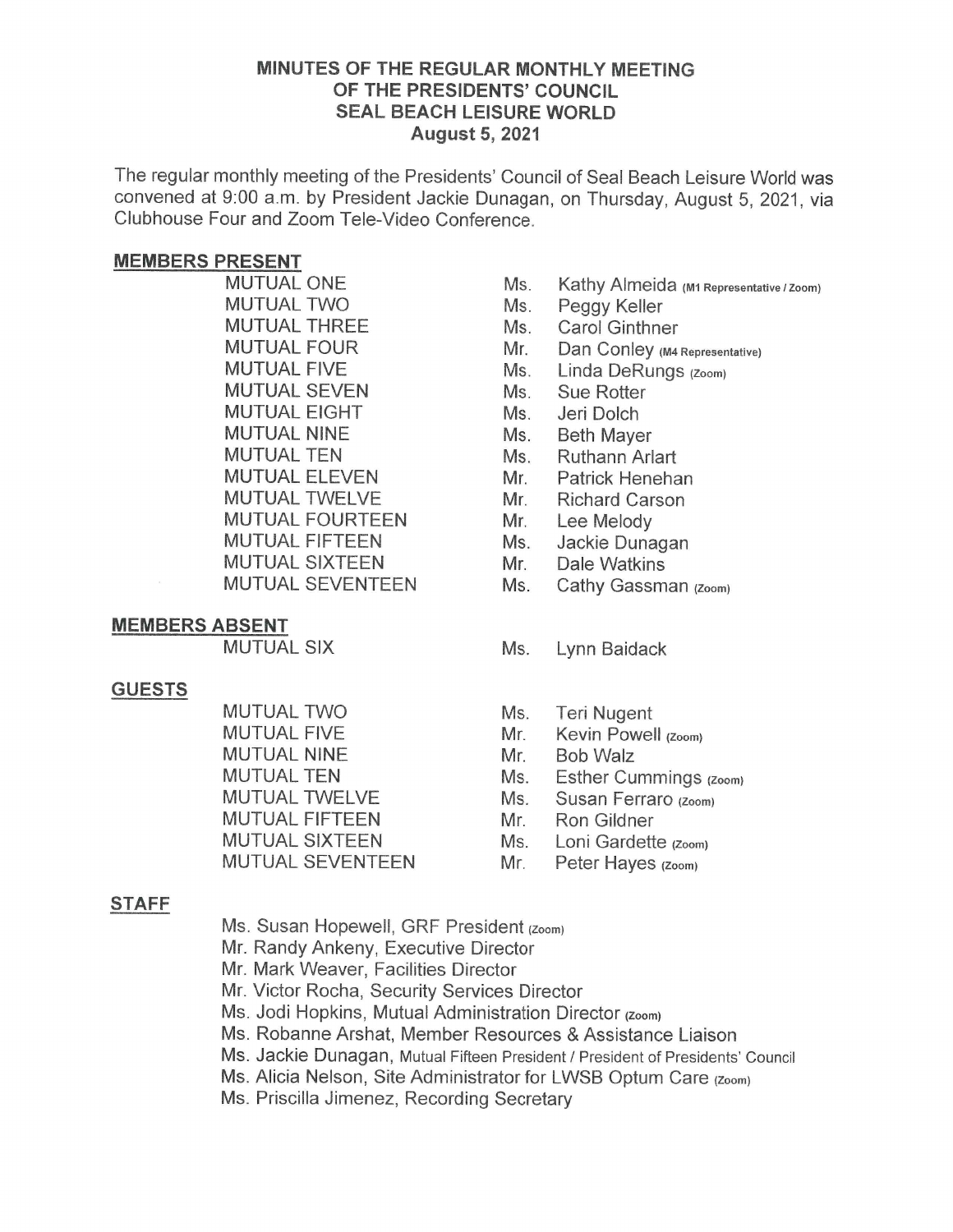# PRESIDENTS' COUNCIL

### INTRODUCTIONS/ANNOUNCEMENTS

President Jackie Dunagan welcomed guests and staff to the meeting; each President introduced their invited guest from their Board.

# MINUTES

The regular monthly Council meeting minutes of July 1, 2021 were approved, by the Council, as printed.

### GUEST SPEAKER

Ms. Alicia Nelson presented the Medical Center Services available for Optum Care at Leisure World Seal Beach.

Ms. Alicia Nelson left the meeting at 9:18 a.m.

# FACILITIES DIRECTOR

Mr. Mark Weaver provided an update on the water report.

Mr. Mark Weaver left the meeting at 10:00 a.m.

### MUTUAL ADMINISTRATION

Ms. Jodi Hopkins provided an update for Mutual Administration monthly reports and Stock Transfer monthly reports. She also presented the new Member Resources and Assistance Liaison, Ms. Robanne Arshat.

Ms. Robanne Arshat left the meeting at 10:05 a.m.

### EXECUTIVE DIRECTOR

Mr. Randy Ankeny provided an update on the renewal of the insurance policy. Mr. Randy Ankeny also provided an update on the Emergency Contact Information Form that has been sent to all Mutuals.

Mr. Randy Ankeny left the meeting at 11:07 a.m.

The Presidents' Council called for a recess at 10:32 a.m. and returned at 10:44 a.m.

### UNFINISHED BUSINESS

Nominatinq Committee

The Presidents' Council discussed the topic of the nominating committee.